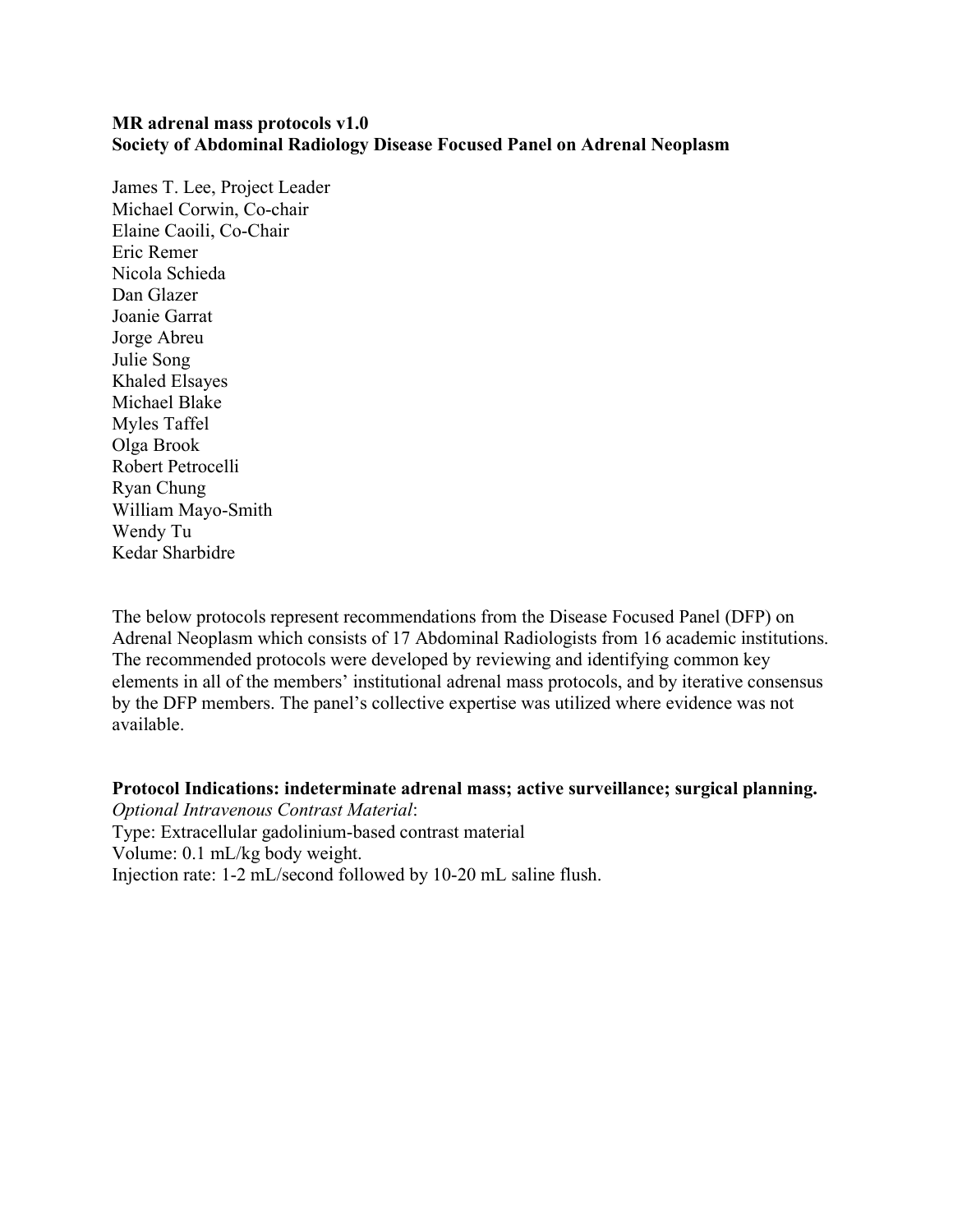## Recommended Sequences

| <b>Sequence</b>                                                        | <b>Plane</b>                          | Slice thickness/gap                       | <b>Comments</b>                                                                                                                                                                                                                                                                                                 |
|------------------------------------------------------------------------|---------------------------------------|-------------------------------------------|-----------------------------------------------------------------------------------------------------------------------------------------------------------------------------------------------------------------------------------------------------------------------------------------------------------------|
| 2D T1w gradient<br>echo in/out phase*                                  | Axial and/or coronal                  | $3-4$ mm/0                                | Single Breath<br>hold to avoid<br>misregistration<br>TE of OP<br><b>MUST</b> precede<br>IP<br>3D technique<br>for $in/out$<br>phase, 3-<br>4mm/no gap*<br>as close to the<br>true in and<br>opposed phase<br>resonance as<br>possible (i.e.<br>2.2 and 4.4<br>msec for 1.5T)<br>Dixon<br>Technique <sup>¥</sup> |
| 2D T2w single shot<br>fast spin echo                                   | Axial and/or coronal                  | Axial: 3 mm/no gap<br>Coronal: 5mm/no gap | Alternative: 2D axial<br>T2w fast spin echo.                                                                                                                                                                                                                                                                    |
| 3D T1w SPGR with<br>fat saturation pre-<br>contrast                    | Axial and/or coronal                  | 3-4mm/no gap                              |                                                                                                                                                                                                                                                                                                                 |
| Optional                                                               |                                       |                                           |                                                                                                                                                                                                                                                                                                                 |
| 3D dynamic T1w<br><b>SPGR</b> with fat<br>saturation post-<br>contrast | Axial and/or coronal<br>(same as pre) | 3-4mm/no gap                              | Dynamic timing: 30<br>seconds, 90-100<br>seconds, 180-210<br>seconds.                                                                                                                                                                                                                                           |
| Diffusion weighted<br>imaging                                          | Axial                                 | 5-6mm/no gap                              | Suggested b-values: 0-<br>50, 400-500, 800-1000<br>$s/mm^2$                                                                                                                                                                                                                                                     |
| PDFF/Fat<br>Ouantification                                             | Axial                                 | 3-4 mm/no gap                             | Preliminary Data only                                                                                                                                                                                                                                                                                           |

\* Advantages of 2D include better in plane resolution, less artifact, better overall image quality  $*$  if using the 'fat only' images to diagnose microscopic fat, users must review the source IP/OP images to confirm that the 'bright' signal on 'fat only' images is not due to macroscopic fat (both micro and macro fat will appear bright on this sequence) or susceptibility artifact (2point dixon display only the magnitude and does not consider the phase, so iron could appear bright on a 'fat only' image)